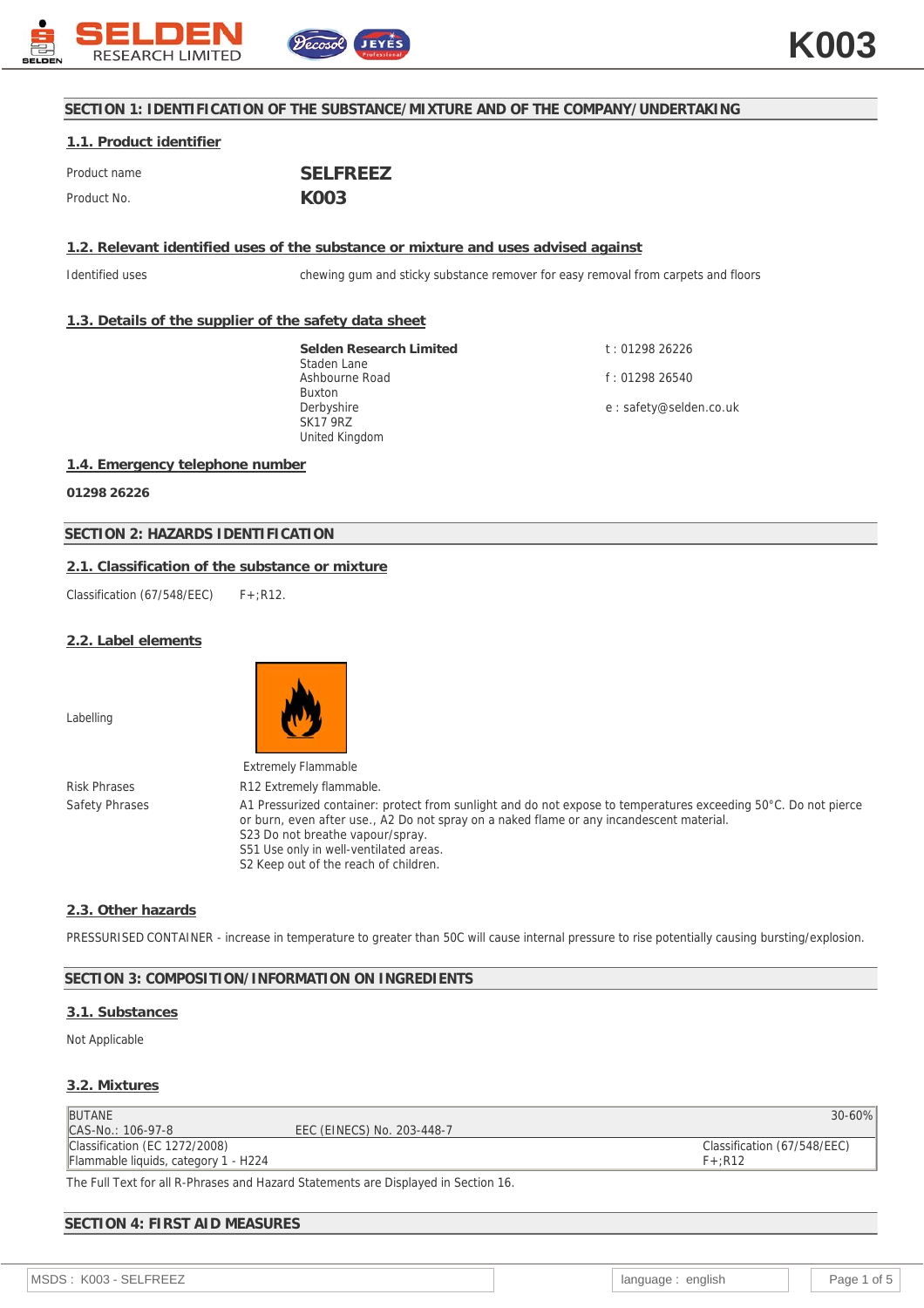

## **4.1. Description of first aid measures**

| General information |                                                                                                                                                                                 |
|---------------------|---------------------------------------------------------------------------------------------------------------------------------------------------------------------------------|
| Inhalation          | Move the exposed person to fresh air at once., Keep the affected person warm and at rest. Get prompt medical<br>attention., For breathing difficulties oxygen may be necessary. |
| Ingestion           | Rinse mouth thoroughly., Provide rest, warmth and fresh air.                                                                                                                    |
| Skin contact        | Rinse with water., Get medical attention if any discomfort continues.                                                                                                           |
| Eye contact         | Promptly wash eyes with plenty of water while lifting the eye lids., Continue to rinse for at least 15 minutes., Get<br>medical attention if any discomfort continues.          |

## **4.2. Most important symptoms and effects, both acute and delayed**

| Inhalation   | High concentrations of vapour even for short periods must be avoided since this may be dangerous and cause<br>unconsciousness and prove suddenly fatal. |
|--------------|---------------------------------------------------------------------------------------------------------------------------------------------------------|
| Ingestion    | Highly unlikely - but will cause freeze burns.                                                                                                          |
| Skin contact | Contact with liquid will cause freezing of body tissue and frostbite.                                                                                   |
| Eye contact  | Irritation is likely., Contact with liquid causes freezing of body tissue and frostbite                                                                 |

### **4.3. Indication of any immediate medical attention and special treatment needed**

Treat Symptomatically.

### **SECTION 5: FIREFIGHTING MEASURES**

#### **5.1. Extinguishing media**

Extinguishing media Use:, Powder., Dry chemicals, sand, dolomite etc., Water spray, fog or mist.

#### **5.2. Special hazards arising from the substance or mixture**

Unsuitable extinguishing media

#### **5.3. Advice for firefighters**

Special Fire Fighting **Procedures** Self contained breathing apparatus and full protective clothing must be worn in case of fire. Containers close to fire should be removed or cooled with water., Use water to keep fire exposed containers cool and disperse vapours.

## **SECTION 6: ACCIDENTAL RELEASE MEASURES**

### **6.1. Personal precautions, protective equipment and emergency procedures**

For personal protection, see section 8.

### **6.2. Environmental precautions**

Vapours are heavier than air and may spread along floors. Vapours may form explosive mixture with air.

#### **6.3. Methods and material for containment and cleaning up**

Wear necessary protective equipment., Extinguish all ignition sources. Avoid sparks, flames, heat and smoking. Ventilate., If leakage cannot be stopped, evacuate area.

#### **6.4. Reference to other sections**

For personal protection, see section 8. For waste disposal, see section 13.

## **SECTION 7: HANDLING AND STORAGE**

#### **7.1. Precautions for safe handling**

Keep away from heat, sparks and open flame., Avoid spilling, skin and eye contact., Ventilate well, avoid breathing vapours. Use approved respirator if air contamination is above accepted level.

### **7.2. Conditions for safe storage, including any incompatibilities**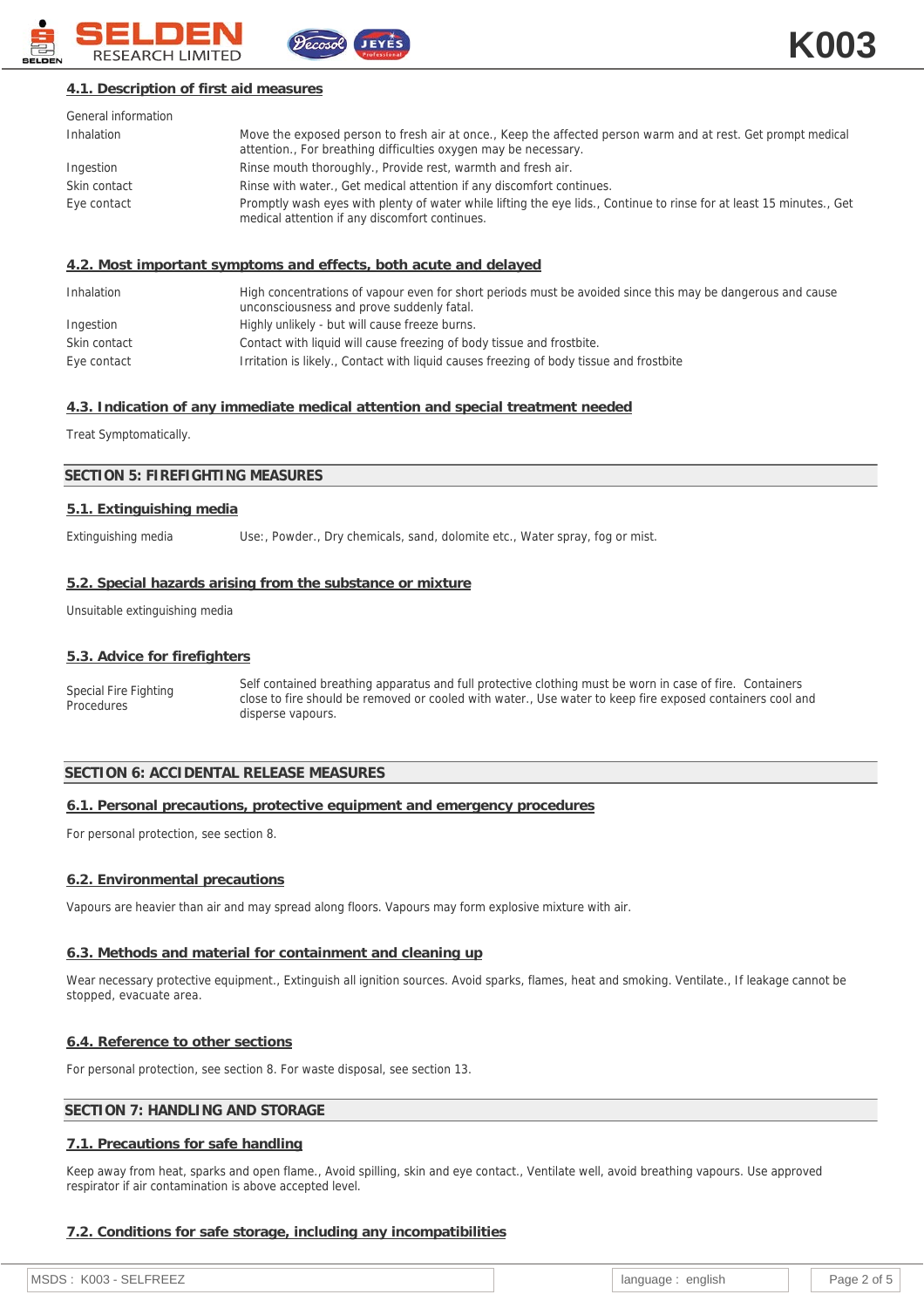

Aerosol cans: Must not be exposed to direct sunlight or temperatures above 50°C.

## **7.3. Specific end use(s)**

See product label for detailed usage and instructions.

| SECTION 8: EXPOSURE CONTROLS/PERSONAL PROTECTION |                                                         |                   |                   |              |
|--------------------------------------------------|---------------------------------------------------------|-------------------|-------------------|--------------|
| 8.1. Control parameters                          |                                                         |                   |                   |              |
| Name                                             | <b>STD</b>                                              | TWA - 8 Hrs       | STEL - 15 Min     | <b>Notes</b> |
| <b>BUTANE</b>                                    | WEL                                                     | 600 ppm1450 mg/m3 | 750 ppm1810 mg/m3 |              |
| $WEL = Workplace Exposure Limits$                |                                                         |                   |                   |              |
| 8.2. Exposure controls                           |                                                         |                   |                   |              |
| Protective equipment                             |                                                         |                   |                   |              |
| Engineering measures                             | Provide adequate general and local exhaust ventilation. |                   |                   |              |
| Hand protection                                  | Use protective gloves.                                  |                   |                   |              |
| Eye protection                                   | Wear approved safety goggles.                           |                   |                   |              |
| Other Protection                                 | General workwear only                                   |                   |                   |              |
| Hygiene measures                                 | DO NOT SMOKE IN WORK AREA!                              |                   |                   |              |

## **SECTION 9: PHYSICAL AND CHEMICAL PROPERTIES**

### **9.1. Information on basic physical and chemical properties**

| Appearance                     | Aerosol.                                                       |
|--------------------------------|----------------------------------------------------------------|
| Colour                         | Colourless.                                                    |
| Odour                          | Almost odourless.                                              |
| Comments                       | Information given relates to total aerosol container contents. |
| pH-Value, Conc. Solution       | N/A                                                            |
| Flash point $(°C)$             | $-45$                                                          |
| Auto Ignition Temperature (°C) | > 200                                                          |
| Flammability Limit - Upper(%)  | 1.4                                                            |
| Flammability Limit - Lower (%) | 7.8                                                            |
|                                |                                                                |

## **SECTION 10: STABILITY AND REACTIVITY**

### **10.1. Reactivity**

Stable under normal temperature conditions., Avoid, Shocks and physical damage.

### **10.2. Chemical stability**

Stable under normal temperature conditions., Avoid, Shocks and physical damage.

## **10.3. Possibility of hazardous reactions**

None known

## **10.4. Conditions to avoid**

Avoid heat, flames and other sources of ignition.

## **10.5. Incompatible materials**

None known

## **10.6. Hazardous decomposition products**

Thermal decomposition or combustion may liberate carbon oxides and other toxic gases or vapours.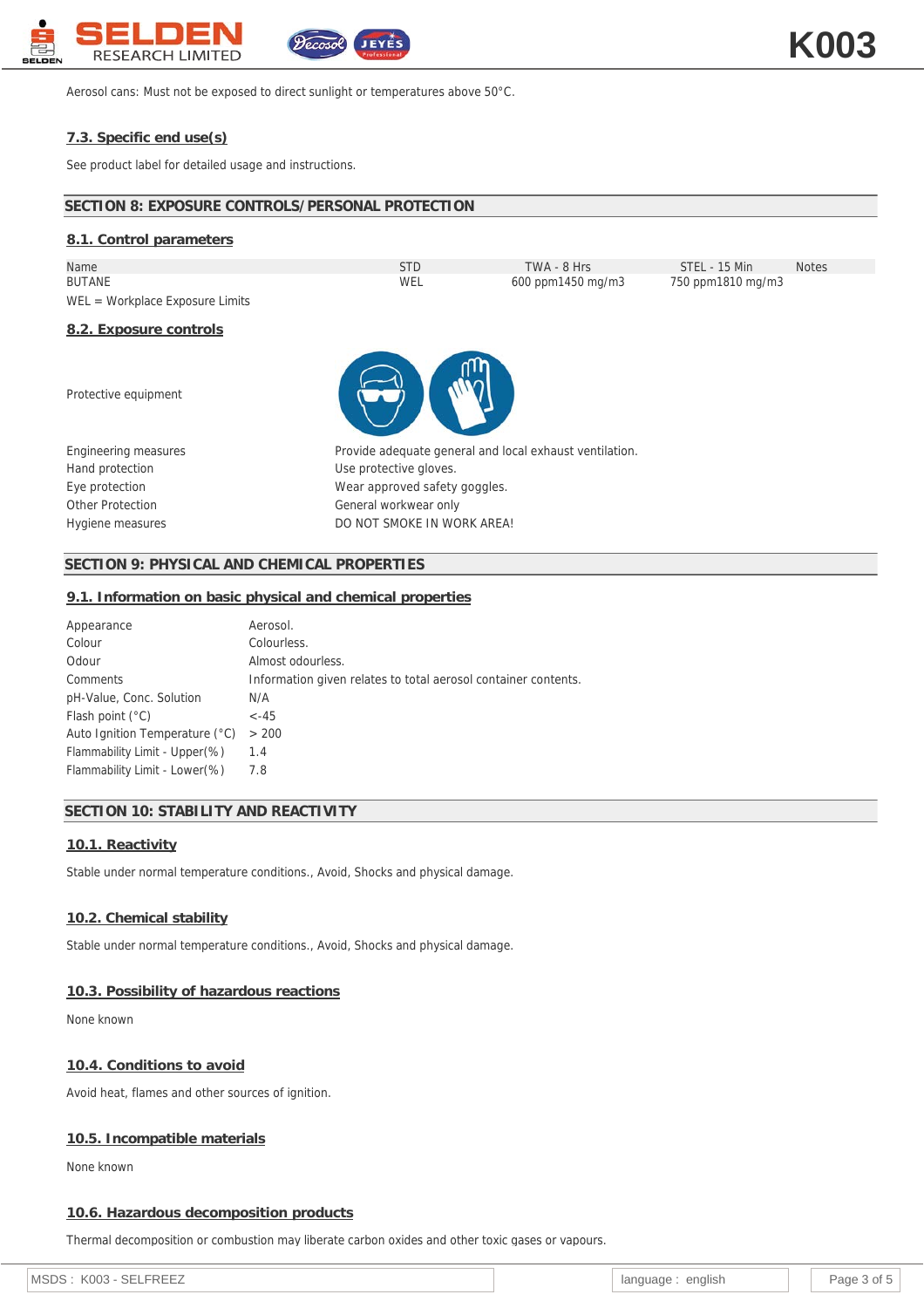

## **SECTION 11: TOXICOLOGICAL INFORMATION**

|  | 11.1. Information on toxicological effects |  |
|--|--------------------------------------------|--|
|  |                                            |  |

| Toxicological information | No toxicological data is available for this mixture, however data can be provided for specific raw materials upon<br>request.                           |
|---------------------------|---------------------------------------------------------------------------------------------------------------------------------------------------------|
| Inhalation                | High concentrations of vapour even for short periods must be avoided since this may be dangerous and cause<br>unconsciousness and prove suddenly fatal. |
| Ingestion                 | Highly unlikely - but will cause freeze burns.                                                                                                          |
| Skin contact              | Contact with liquid will cause freezing of body tissue and frostbite.                                                                                   |
| Eye contact               | Irritation is likely., Contact with liquid causes freezing of body tissue and frostbite                                                                 |

## **SECTION 12: ECOLOGICAL INFORMATION**

## **12.1. Toxicity**

Because product is so volatile if it is released into the environment the liquid would very quickly turn into vapour.

### **12.2. Persistence and degradability**

Degradability The surfactants contained within the product comply with the biodegradability criteria as laid down in Regulation (EC) No 648/2004.

### **12.3. Bioaccumulative potential**

Bioaccumulative potential The product does not contain any substances expected to be bioaccumulating.

#### **12.4. Mobility in soil**

Mobility: The product contains substances, which are water soluble and may spread in water systems.

### **12.5. Results of PBT and vPvB assessment**

This product does not contain any PBT or PvB substances

#### **12.6. Other adverse effects**

None known

### **SECTION 13: DISPOSAL CONSIDERATIONS**

### **13.1. Waste treatment methods**

Empty containers must not be burned because of explosion hazard., Dispose of waste and residues in accordance with local authority requirements.

### **SECTION 14: TRANSPORT INFORMATION**

| 14.1. UN number                  |                     |
|----------------------------------|---------------------|
| UN No. (ADR/RID/ADN)             | 1950                |
| UN No. (IMDG)                    | 1950                |
| UN No. (ICAO)                    | 1950                |
| 14.2. UN proper shipping name    |                     |
| Proper Shipping Name:            | AEROSOLS, FLAMMABLE |
| 14.3. Transport hazard class(es) |                     |
| ADR/RID/ADN Class                | $\mathfrak{D}$      |
| ADR/RID/ADN Class                | Class 2: Gases      |
| <b>IMDG Class</b>                | 2.1                 |
| <b>ICAO Class/Division</b>       | 2.1                 |
| <b>Transport Labels</b>          | Not Applicable      |